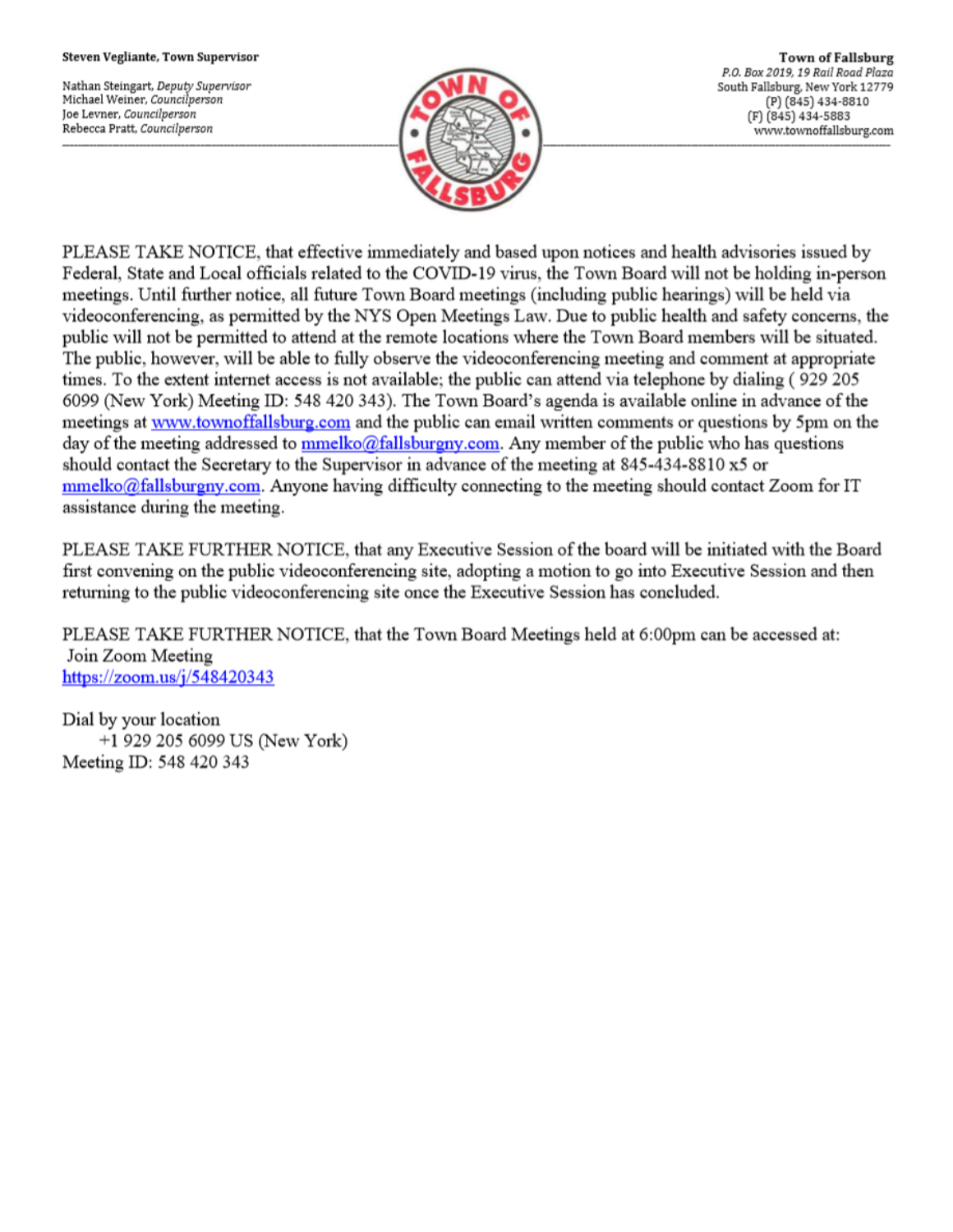#### **Steven Vegliante, Town Supervisor**

Nathan Steingart, *Deputy Supervisor* Michael Weiner, *Councilperson* Joe Levner, *Councilperson* Rebecca Pratt, *Councilperson*



**Town of Fallsburg** *P.O. Box 2019, 19 Rail Road Plaza* South Fallsburg, New York 12779 (P) (845) 434-8810 (F) (845) 434-5883 www.townoffallsburg.com

**Monday, April 27, 2020**

**The Town of Fallsburg Town Board Will Conduct a Legislative Meeting via Video Conference Call 19 Railroad Plaza, South Fallsburg, NY 6:00 pm Video Conference Link to be posted to main page of website: Join Zoom Meeting https://zoom.us/j/548420343 Meeting ID: 548 420 343 One tap mobile +19292056099,,548420343# US (New York)**

5:55pm: Public Hearing regarding proposed Local Law # of 2020 relative to Seasonal Occupancy Town of Fallsburg Municipal Code Section #310-2.2 recessed until Monday, July 13, 2020 Legislative Meeting.

**Salute to the Flag**:

**Supervisor's Report**:

#### **Liaison's Reports**:

**Correspondence**:

### **Citizens' Comments**:

## **Operations**

- Motion to reschedule Public Hearing regarding proposed Local Law # of 2020 relative to Seasonal Occupancy Town of Fallsburg Municipal Code Section #310-2.2 to Monday, July 13, 2020 Legislative Meeting.
- Motion to approve Legislative Meeting Minutes of Monday, April 13, 2020.
- Motion to approve Fiscal Year 2019 Budget Transfers and Amendments.
- Motion to approve Resolution to Accept Request for Proposal for a Lake Management Plan for Pleasure Lake.
- Motion to approve Millennium Strategies Proposal for Continuation of Grant Consulting Services.
- Motion to set a time and date for a Public Hearing relative to proposed local law # of 2020 entitled "Section 257-11 Town Road Specifications" of the Town of Fallsburg Municipal Code entitled "Roads". Such public hearing will commence on Monday, May 11, 2020 at 5:55PM via Video Conference call <https://zoom.us/j/548420343> - Meeting ID: 548 420 343 - One tap mobile +19292056099,,548420343# US (New York)
- Motion to set a time and date for a Public Hearing relative to proposed local law # \_\_\_of 2020 entitled "Section 310-11.5 Pertaining to Violations" of the Town of Fallsburg Municipal Code entitled "Violations". Such public hearing will commence on Monday, May 11, 2020 at 5:50PM via Video Conference call <https://zoom.us/j/548420343> - Meeting ID: 548 420 343 - One tap mobile +19292056099,,548420343# US (New York).
- Motion to set a time and date for a Public Hearing relative to proposed local law # \_\_\_of 2020 entitled "Chapter 96 Building Code Enforcement" of the Town of Fallsburg Municipal Code entitled "Building Code Enforcement". Such public hearing will commence on Monday, May 11, 2020 at 5:45PM via Video Conference call